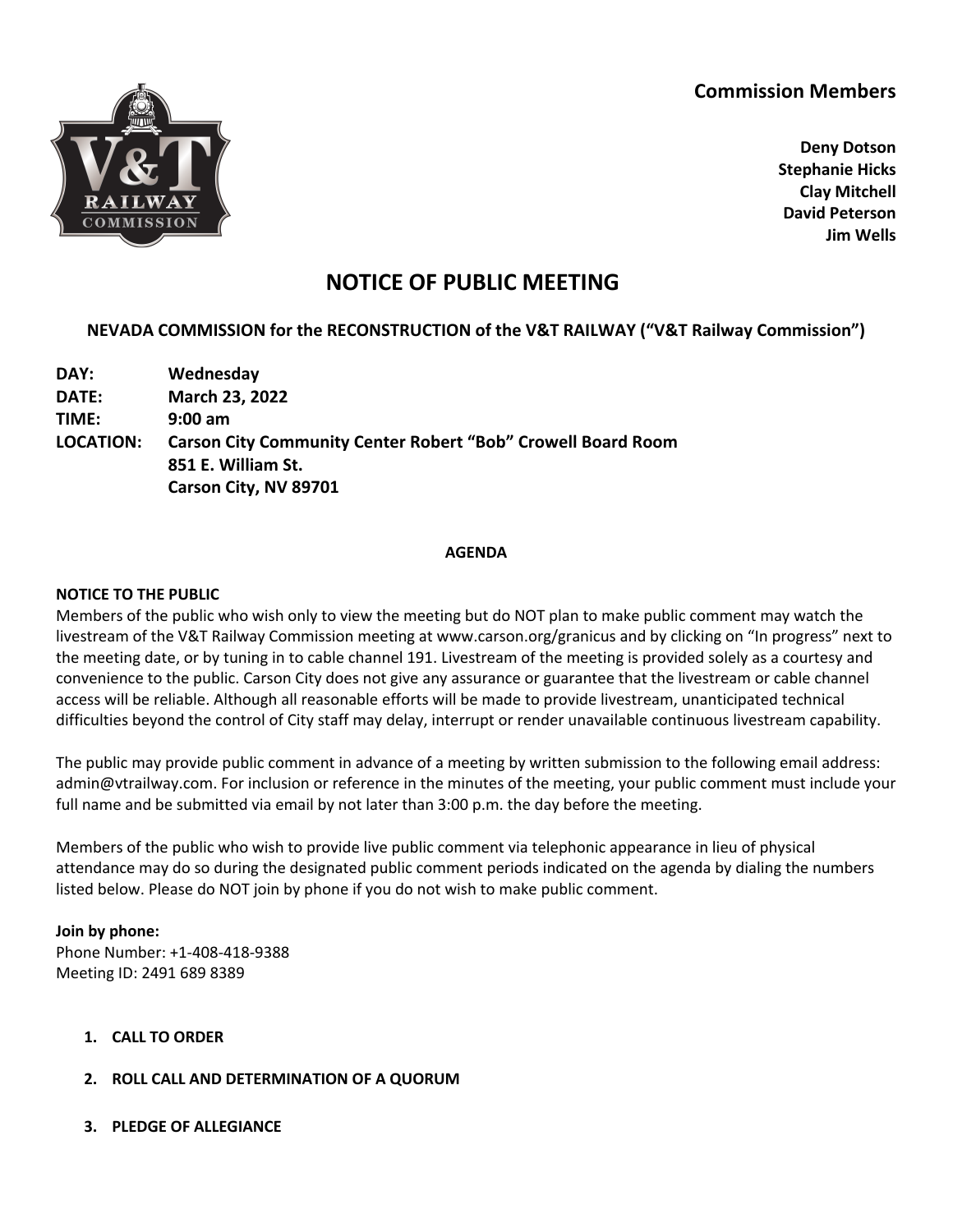- **4. PUBLIC COMMENT:\*\*** The public is invited at this time to comment on and discuss any topic that is relevant to or within the authority of this public body.
- **5. FOR POSSIBLE ACTION:** Approval of Minutes of the February 23, 2022, meeting.

#### **CONSENT AGENDA**

All matters listed under the consent agenda are considered routine and may be acted upon by the V&T Railway Commission (V&T) with one action and without an extensive hearing. Any member of the commission may request that an item be taken from the consent agenda, discussed and acted upon separately during this meeting. The chairman or the vice chairman retains discretion in deciding whether or not an item will be pulled off the consent agenda.

- **6. FOR POSSIBLE ACTION:** Discussion and possible action regarding approval of the V&T statement of accounts payable checks paid February 1 – 28, 2022. – Jim Wells (admin@vtrailway.com) *Staff summary: The V&T Commission will review the invoice listing for accounts payable checks totaling \$65,945.86, paid February 1 – 28, 2022.*
- **7. FOR POSSIBLE ACTION:** Discussion and possible action regarding approval of the adjusted V&T FY21/22 budget report, period ending February 28, 2022. – Jim Wells (admin@vtrailway.com) *Staff summary: The V&T Commission will review a comparative statement of adjusted revenue totaling \$1,053,177.96, expenses totaling \$887,400.18 and make a determination whether they approve of the report.*

## **(END OF CONSENT AGENDA)**

## **8. ITEM(S) PULLED FROM THE CONSENT AGENDA WILL BE HEARD AT THIS TIME.**

- **9. FOR DISCUSSION ONLY:** Discussion of tentative budget preparation for Fiscal 22/23 budget. **Jim Wells, Clay Mitchell** (admin@vtrailway.com) *Staff Summary: Budget Committee has prepared tentative budget numbers for Fiscal 22/23 for review by the Commission.*
- **10. FOR POSSIBLE ACTION:** Discussion and possible action regarding Request for Proposal of Polar Express Theater Production Services. **David Peterson** (dpeterson@visitcarsoncity.com*) Staff summary: Discussion and approval of RFP of* Polar Express Theater Production Services*.*

## **11. FOR DISCUSSION ONLY:**

#### **MONTHLY NON-ACTION ITEMS:**

- a. Operations Report Allyson Bolton, Atypical Consulting and Events
- b. Train Operations Report Thomas Gray, VTRR
- c. Attorney's Report Michael Rowe
- d. Engineer's Report Ken Dorr
- *e.* Upcoming Meeting: *The next V&T Commissioner's meeting is tentatively scheduled for April 27, at 9:00 am.*